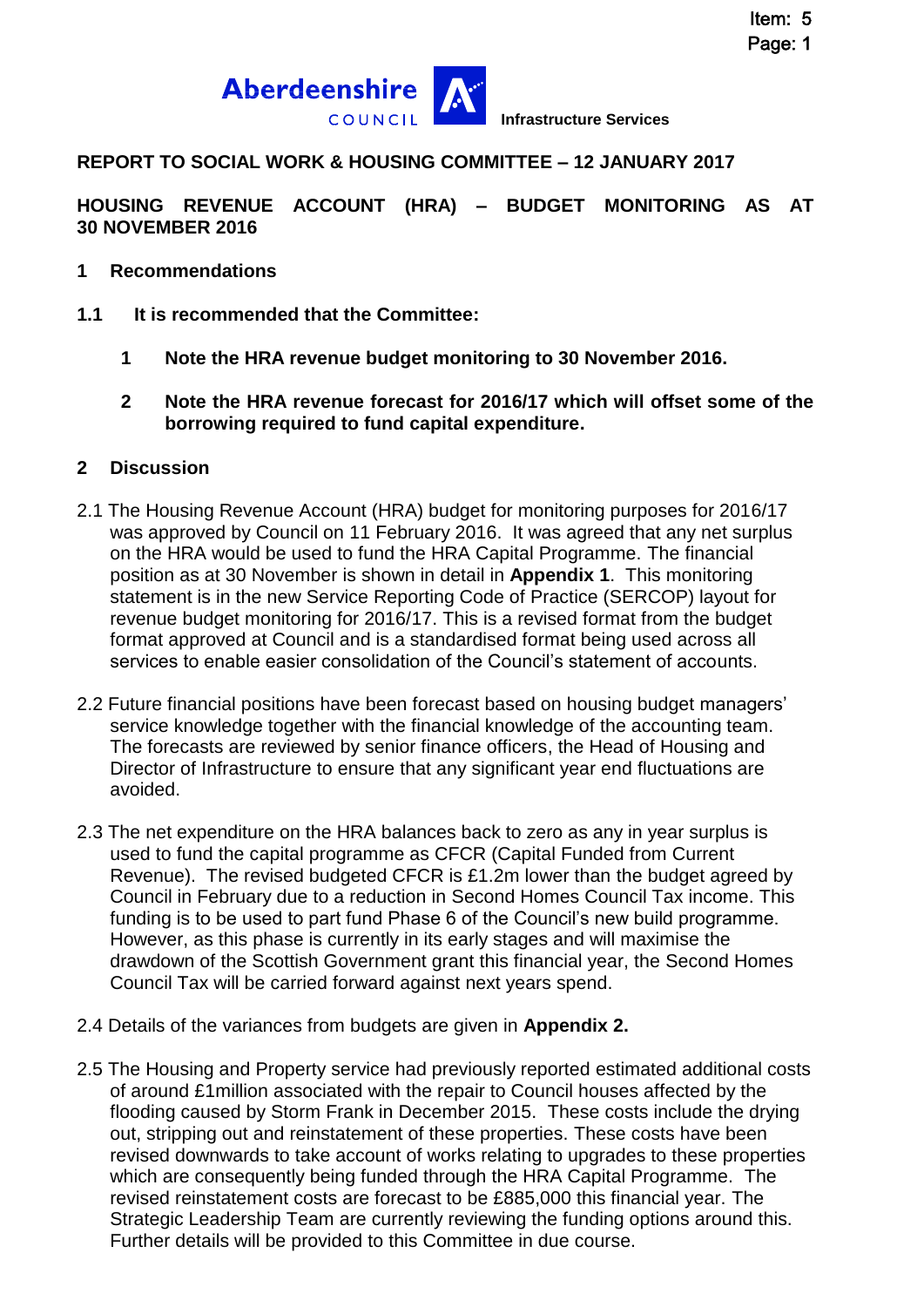- 2.6 The HRA is a statutory earmarked account whereby all income generated from the rent and service charges levied on Council tenants, is to be used to fund the maintenance and management of Council houses to the benefit of the tenants. The income generated from Council tenants is also required to fund the HRA capital programme to ensure that it is self-financing. Any in-year surplus is used to fund the capital programme and therefore reduce the borrowing requirement and associated costs. The Capital programme monitoring position is reported separately to this Committee. The funding of the capital programme is detailed in **Appendix 3.**
- 2.7 There are increasing pressures on the HRA as a result of legislation concerning the standards of housing provided, such as Energy Efficiency Standard for Social Housing (EESSH) which is being managed by the service managers. In addition, there are requirements to keep rents at affordable levels for tenants. To ensure that the service can achieve the necessary quality targets, whilst keeping the HRA at a sustainable and affordable level, the HRA Business Plan is monitored throughout the year. A full review of this 30 year plan was carried out in 2015/16 and reported to this Committee in December 2015. A healthcheck of the affordability of the plan was carried out in December 2016 by external consultants in response to significant capital investment required over the next 4 years, and affordability issues around this are being reviewed by officers.
- 2.8 The Head of Finance and the Monitoring Officer have been consulted [and are in agreement with the recommendations].

### **3 Equalities, Financial and Staffing Implications**

- 3.1 An Equalities Impact Assessment is not required for this report as the report deals with the monitoring of expenditure against budgets which have been approved previously.
- 3.2 The financial implications are inherent in the report.
- 3.3 There are no staffing implications arising from this report.

Stephen Archer **Alan Wood** Director of Infrastructure **Exercise Server Accord Head of Finance** 

Report prepared by Alison Tennant - Accountant Date 9<sup>th</sup> December 2016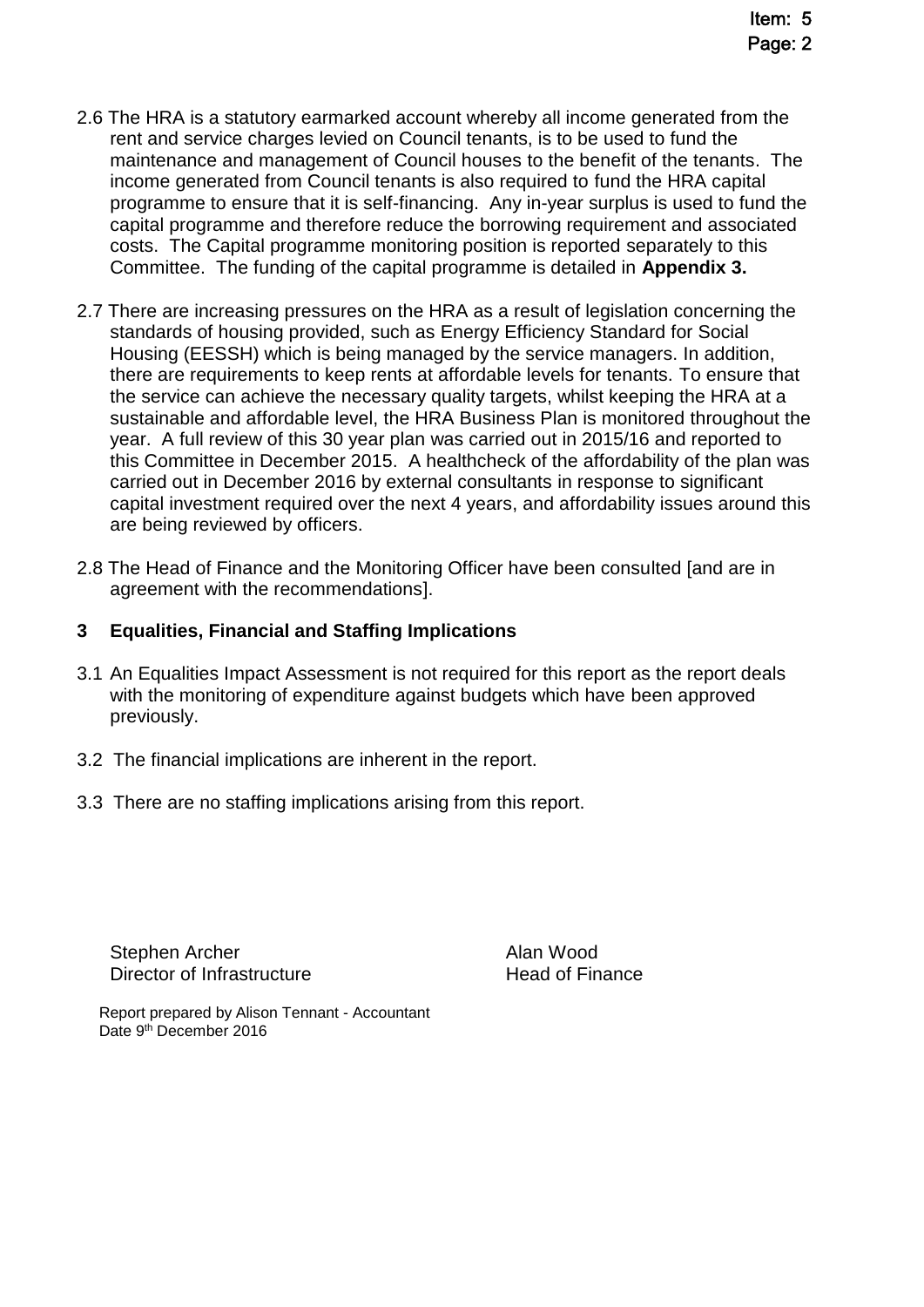#### APPENDIX 1

Item: 5 Page: 3

|                                                              | <u>ABERDEENSHIRE COUNCIL</u>                                                                                                                                                                                                                              |                                          | a1                                                                        | a5                                                                        | a8                                                                     | a9                                                               | a12                                                                      |
|--------------------------------------------------------------|-----------------------------------------------------------------------------------------------------------------------------------------------------------------------------------------------------------------------------------------------------------|------------------------------------------|---------------------------------------------------------------------------|---------------------------------------------------------------------------|------------------------------------------------------------------------|------------------------------------------------------------------|--------------------------------------------------------------------------|
|                                                              | <b>HOUSING REVENUE ACCOUNT</b>                                                                                                                                                                                                                            | <b>MEMO</b><br><b>SAVINGS</b><br>2016/17 | <b>ACTUAL</b><br>2015/16                                                  | <b>REVISED</b><br><b>BUDGET</b><br>2016/17                                | <b>ACTUAL</b><br>то<br><b>NOV-16</b>                                   | %                                                                | <b>REVISED</b><br><b>FORECAST</b><br>2016/17                             |
| £'000<br>£'000<br>£'000<br>£'000<br><b>Moni SERCOP Lines</b> |                                                                                                                                                                                                                                                           |                                          |                                                                           |                                                                           |                                                                        | £'000                                                            |                                                                          |
| А<br>1<br>3<br>5<br>7<br>9                                   | <b>EMPLOYEE COSTS</b><br><b>Direct Employee Expenses</b><br>Local Government Employees Salaries & Wages<br>Local Government Employees NICs<br>Local Government Employees Superannuation<br><b>Local Government Overtime</b><br><b>Agency Staff</b>        | $\pmb{0}$                                | 7,603<br>485<br>1,383<br>296<br>9<br>9,776                                | 7,970<br>691<br>1,445<br>180<br>10<br>10,296                              | 5,447<br>465<br>1,003<br>188<br>0<br>7,103                             | 68.3%<br>67.3%<br>69.4%<br>104.4%<br>0.0%<br>69.0%               | 8,187<br>715<br>1,456<br>268<br>5<br>10,631                              |
| в<br>10<br>12                                                | <b>Indirect Employee Expenses</b><br>Relocation & Interview Expenses<br>11 Training Costs<br><b>Staff Advertising</b>                                                                                                                                     | $\mathbf 0$                              | 0<br>62<br>6                                                              | 0<br>57<br>$\mathsf 0$                                                    | 0<br>56<br>6                                                           | 0.0%<br>98.2%<br>0.0%                                            | 0<br>57<br>6                                                             |
| 13<br>c                                                      | Severance Payments<br><b>PREMISES COSTS</b>                                                                                                                                                                                                               | $\mathbf 0$<br>$\pmb{0}$                 | 55<br>123                                                                 | 42<br>99                                                                  | 25<br>87                                                               | 59.5%<br>87.9%                                                   | 42<br>105                                                                |
| 15<br>D                                                      | <b>Business Rates</b><br><b>Other Premises Related Expenditure</b>                                                                                                                                                                                        | $\mathbf 0$<br>$\overline{\mathbf{0}}$   | 96<br>96                                                                  | 62<br>62                                                                  | 44<br>44                                                               | 71.0%<br>71.0%                                                   | 72<br>72                                                                 |
| 16<br>18<br>19                                               | Repairs, Alterations & Maintenance of Buildings<br>17 Energy Costs<br>Carbon Reduction Commitment Allowances<br>Rents                                                                                                                                     | $\mathbf 0$<br>$\mathbf 0$               | 14,043<br>1,279<br>88<br>148                                              | 14,023<br>1,685<br>88<br>152                                              | 9,252<br>787<br>$\mathbf 0$<br>109                                     | 66.0%<br>46.7%<br>0.0%<br>71.7%                                  | 14,971<br>1,631<br>88<br>160                                             |
| 20<br>22<br>23<br>24<br>25                                   | <b>Water Services</b><br>Apportionment of Expenses of Operational Buildings<br>Cleaning & Domestic Supplies<br>Grounds Maintenance Costs<br>Premises Insurance                                                                                            | $\mathbf 0$                              | 10<br>263<br>366<br>714<br>157                                            | 3<br>316<br>339<br>682<br>157                                             | $\mathbf{1}$<br>175<br>247<br>616<br>160                               | 33.3%<br>55.4%<br>72.9%<br>90.3%<br>101.9%                       | 3<br>263<br>369<br>739<br>160                                            |
|                                                              |                                                                                                                                                                                                                                                           | $\pmb{0}$                                | 17,068                                                                    | 17,445                                                                    | 11,347                                                                 | 65.0%                                                            | 18,384                                                                   |
| Е.<br>27<br>28<br>30                                         | <b>TRANSPORT COSTS</b><br><b>Other Transport Related Expenditure</b><br><b>Direct Transport Costs</b><br><b>Internal Transport Recharges</b><br><b>Staff Travel Allowances</b><br>31 Transport Insurance                                                  | $\mathbf 0$<br>$\pmb{0}$                 | 10<br>42<br>200<br>0                                                      | 20<br>45<br>196<br>4                                                      | 12<br>52<br>136<br>$\overline{4}$                                      | 60.0%<br>115.6%<br>69.4%<br>100.0%                               | 18<br>70<br>205<br>$\overline{4}$                                        |
| F                                                            | <b>SUPPLIES &amp; SERVICES COSTS</b><br><b>Other Purchases of Supplies &amp; Services</b>                                                                                                                                                                 | $\pmb{0}$                                | 252                                                                       | 265                                                                       | 204                                                                    | 77.0%                                                            | 297                                                                      |
| 33                                                           | Furniture, Equipment & Materials<br>34 Catering                                                                                                                                                                                                           | $\mathbf 0$                              | 267<br>1                                                                  | 260<br>6                                                                  | 179<br>4                                                               | 68.8%<br>66.7%                                                   | 270<br>3                                                                 |
| 35<br>36                                                     | Clothes, Uniforms & Laundry<br>Printing, Stationery & General Office Expenses                                                                                                                                                                             | $\mathbf 0$                              | 4<br>126                                                                  | $\overline{1}$<br>128                                                     | 0<br>44                                                                | 0.0%<br>34.4%                                                    | $\mathbf{1}$<br>121                                                      |
| 37<br>38                                                     | <b>Supplies and Services</b><br>Communications & Computing                                                                                                                                                                                                | $\mathbf{0}$<br>$\mathbf 0$              | 1,526<br>298                                                              | 601<br>308                                                                | 370<br>106                                                             | 61.6%<br>34.4%                                                   | 773<br>306                                                               |
| 40                                                           | <b>Grants &amp; Subscriptions</b><br>41 Miscellaneous Expenses                                                                                                                                                                                            | $\mathbf 0$                              | 27<br>669                                                                 | 27<br>614                                                                 | 25<br>629                                                              | 92.6%<br>102.4%                                                  | 27<br>959                                                                |
| G<br>н                                                       | THIRD-PARTY PAYMENTS<br><b>All Other Third Party Payments</b>                                                                                                                                                                                             | $\mathbf{0}$                             | 2,918                                                                     | 1,945                                                                     | 1,357                                                                  | 69.8%                                                            | 2,460                                                                    |
| 51<br>52                                                     | <b>Voluntary Associations</b><br><b>Private Contractors</b>                                                                                                                                                                                               |                                          | 29<br>19                                                                  | 29<br>25                                                                  | 19<br>5                                                                | 65.5%<br>20.0%                                                   | 29<br>20                                                                 |
| 53                                                           | Other Agencies                                                                                                                                                                                                                                            | $\pmb{0}$                                | 114<br>162                                                                | 152<br>206                                                                | 96<br>120                                                              | 63.2%<br>58.3%                                                   | 152<br>201                                                               |
| J<br>60                                                      | <b>TRANSFER PAYMENTS</b><br><b>Other Transfer Payments</b><br>Social Work Clients                                                                                                                                                                         |                                          | 0                                                                         | 0                                                                         | 0                                                                      | 0.0%                                                             | 0                                                                        |
| 62                                                           | Other Transfer Payments to Individuals                                                                                                                                                                                                                    |                                          | 30                                                                        | 50                                                                        | 13                                                                     | 26.0%                                                            | 45                                                                       |
| ĸ                                                            | <b>SUPPORT SERVICES</b><br>63 Total Recharged Cost from Support Functions                                                                                                                                                                                 | $\pmb{0}$                                | 30<br>2,419                                                               | 50<br>2,415                                                               | 13<br>1,610                                                            | 26.0%<br>66.7%                                                   | 45<br>2,415                                                              |
|                                                              |                                                                                                                                                                                                                                                           | $\pmb{0}$                                | 2,419                                                                     | 2,415                                                                     | 1,610                                                                  | 66.7%                                                            | 2,415                                                                    |
|                                                              | <b>Gross Expenditure</b>                                                                                                                                                                                                                                  | $\pmb{0}$                                | 32,844                                                                    | 32,783                                                                    | 21,885                                                                 | 66.8%                                                            | 34,610                                                                   |
| о<br>83<br>85<br>86                                          | <b>INCOME</b><br><b>Customer &amp; Client Receipts</b><br>Rent Income:<br>82 - Dwelling Rents Within the HRA<br>- Rental income<br>84 Income from Charges to Service Users<br>Other Sales, Fees and Charges<br>Interest<br>87 Recharges                   | $\mathbf 0$<br>$\mathbf 0$<br>$\pmb{0}$  | (44, 150)<br>(1,063)<br>(5, 134)<br>(293)<br>(45)<br>(2,799)<br>(53, 484) | (45, 985)<br>(1,049)<br>(5,014)<br>(444)<br>(117)<br>(3,749)<br>(56, 358) | (30,069)<br>(664)<br>(2,978)<br>(192)<br>(15)<br>(2, 412)<br>(36, 330) | 65.4%<br>63.3%<br>59.4%<br>43.2%<br>12.8%<br>64.3%<br>64.5%      | (45, 923)<br>(1,062)<br>(4,650)<br>(394)<br>(117)<br>(3,659)<br>(55,805) |
|                                                              | <b>Total Income</b>                                                                                                                                                                                                                                       | $\pmb{0}$                                | (53, 484)                                                                 | (56, 358)                                                                 | (36, 330)                                                              | 64.5%                                                            |                                                                          |
|                                                              | <b>Capital and Other Items</b>                                                                                                                                                                                                                            |                                          |                                                                           |                                                                           |                                                                        |                                                                  | (55,805)                                                                 |
| 93<br>96<br>98                                               | Loans Fund<br>Loans Fund Expenses<br>97 Debt Rescheduling<br><b>Principal Repayments</b><br>Central Administration - Corporate Democratic Core<br>Capital Funded from Current Revenue (CFCR)<br>New Build Funding<br><b>Total Capital and Other Items</b> | $\mathsf{O}\xspace$                      | 5,664<br>37<br>263<br>533<br>332<br>14,543<br>(732)<br>20,640             | 6,755<br>0<br>0<br>0<br>365<br>16,455<br>0<br>23,575                      | 4,167<br>0<br>0<br>0<br>243<br>9,720<br>0<br>14,130                    | 61.7%<br>0.0%<br>0.0%<br>0.0%<br>66.6%<br>59.1%<br>0.0%<br>59.9% | 6,250<br>$^{\circ}$<br>0<br>0<br>365<br>14,580<br>0<br>21,195            |
|                                                              | <b>Net Expenditure</b>                                                                                                                                                                                                                                    | $\bf{0}$                                 | 0                                                                         | 0                                                                         | (315)                                                                  | 0.0%                                                             | 0                                                                        |
|                                                              |                                                                                                                                                                                                                                                           |                                          |                                                                           |                                                                           |                                                                        |                                                                  |                                                                          |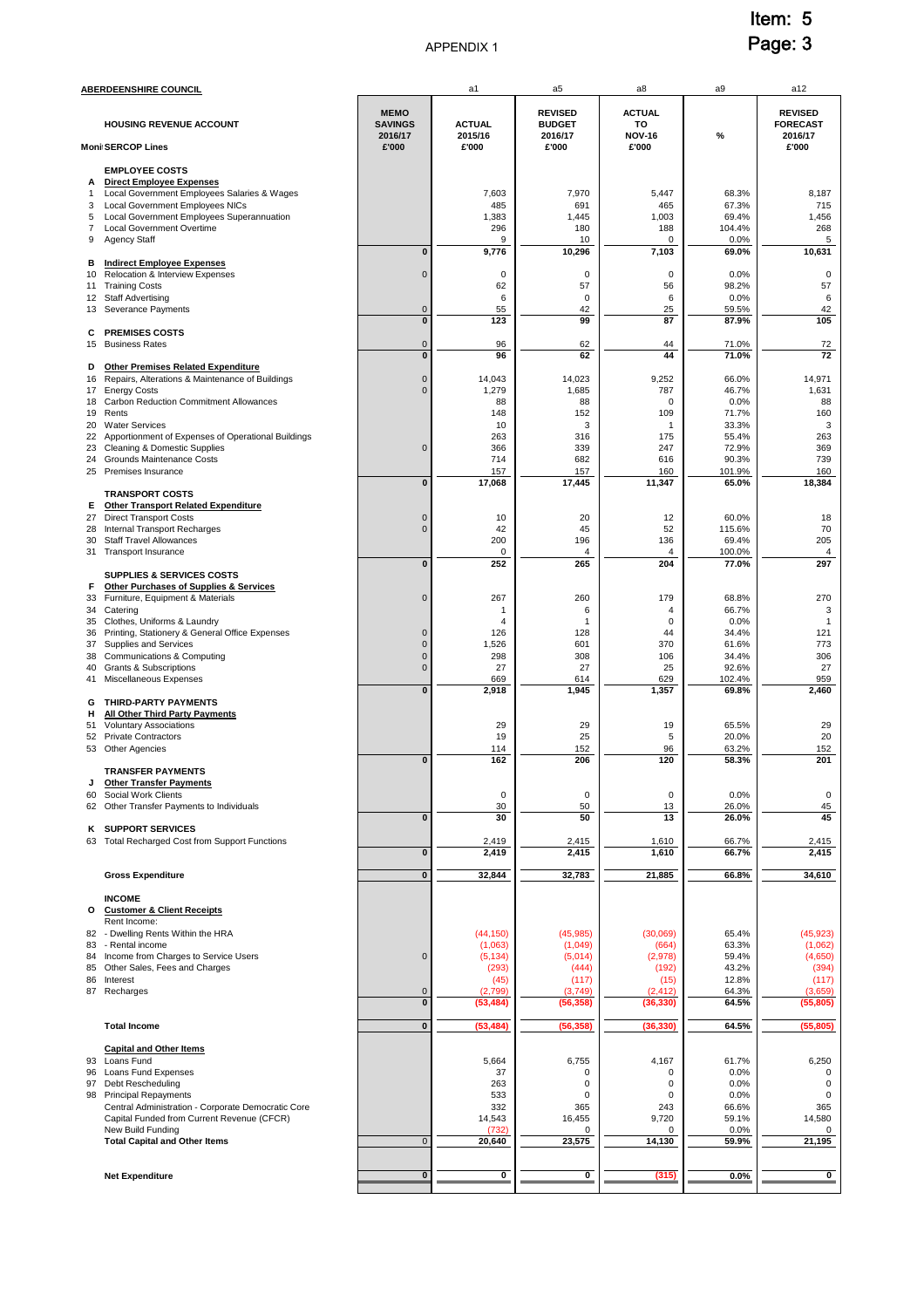## **Appendix 2**

#### **Variances from Budget**

- Line 1 Salaries and wages are forecast to be £219,000 higher than budget due to higher staff costs within Tenancy Services and Sheltered Housing.
- Line 16 Repairs and Maintenance Costs are forecast to be £948,000 higher than budget. As detailed within the report, £885,000 of this increase relates to costs associated with the reinstatement of properties in Ballater damaged by the floods of December 2015. The remaining increase relates to an increase in the use of subcontractors within the Housing Repairs service where specialist trades have been required
- Line 37 Supplies and Services are forecast to be £172,000 higher than forecast due to higher costs associated with surveys for energy performance certificates.
- Line 41 Miscellaneous Expenses are forecast to be £345,000 higher than budget due to an increase in costs associated with void properties. This is due to a number of properties being void pending completion of major capital works including EESSH works, Sheltered Housing Upgrades and Flooding repairs. In addition, some properties are being held as void to enable them to be used for decant purposes during the capital works period.
- Line 84 Income from charges to service users is forecast to be £364,000 lower than budget. This is predominantly due to a realignment of service charge income associated with the rental of temporary accommodation units. The service charge received in relation to the administration and management of the units has been transferred to the General Fund Homelessness budget to offset the corresponding expenditure.
- Line 93 Loans Fund costs are forecast to be £505,000 lower than budget due to a reduction in the borrowing requirement as a result of delays in the capital programme in previous years, together with a lower cost of borrowing
- Capital Funded from Current Revenue (CFCR) is forecast to be £1,875,000 lower than budget. This is the balancing figure on the HRA which is used to fund the capital programme. This balance will fluctuate based on the net of all the other variances in the HRA.